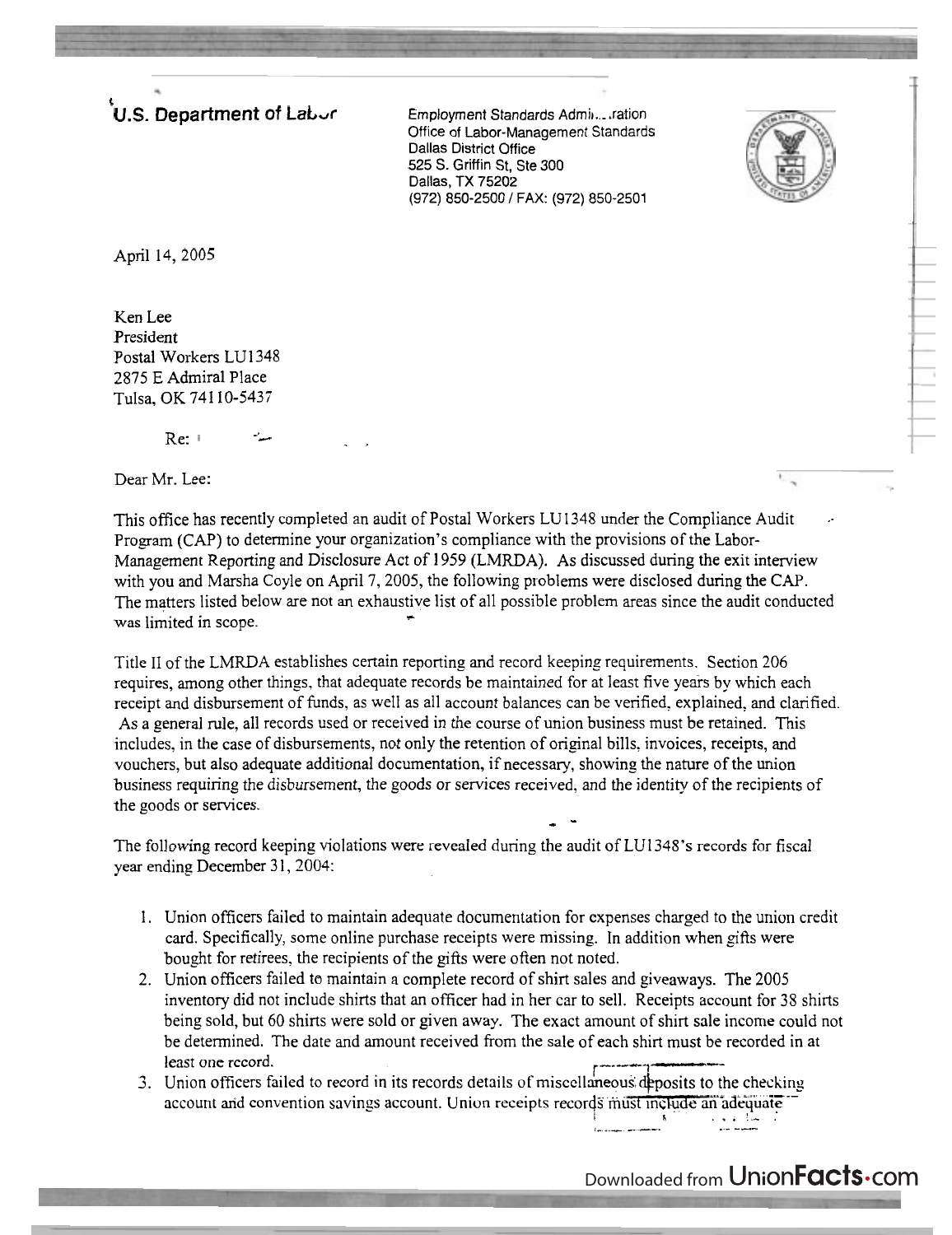Postal Workers LU1348 April 13,2005 Page 2 of 3

identification of each receipt of money. The records should show the exact date that the money was received, the identity of the source of the money, and the individual amount received from each source.

- Union officers failed to maintain a record of union contracts sold. Union officers also failed to each source.<br>Union officers failed to maintain a record of union contrassue receipts to members who bought a contract.<br>Union officers failed to document and receipt all petty c
- 5. Union officers failed to document and receipt all petty cash activity. The petty cash box should have \$100 cash plus receipts at all times.
- Quickbooks records of LU 1348's bank accounts were incomplete. Some interest payments to LU1348's savings accounts were missing from the Quickbooks records. The Quickbooks record for the regular savings and convention savings accounts were intermingled. Some deposits and withdrawals from those accounts were missing. Finally, the monthly AOL charges were missing from the Quickbooks records.

As agreed, provided that LU1348 maintains adequate documentation of its receipts and disbursements in the future, no additional enforcement action will be taken regarding this violation. .

The CAP disclosed a violation of LMRDA section 201(b), because the Labor Organization Annual Report (Form LM-3) filed by LU1348 for fiscal year ending December 3 1,2004 was deficient in the following areas: -

- 1. The amount reported in Item 29B Cash at End of Reporting Period is incorrect. LU 1348 Treasurer CoyIe added \$5,598.84 to Item 29B to balance the LM report. Coyle completed the LM repon based on the accrual method instead of the cash method.
- 2. Union officers reported federal, state, and unemployment tax under Item 36 Other Liabilities. Those taxes should be reported under Item 54 Other Disbursements.
- 3. Item 43 Other Receipts should have included income received from t-shirt. sales, convention registration fees, and reimbursements. OLMS defines all money deposited into accounts as income except for money transferred between accounts.
- 4. Item 41 Interest and Dividends should have included all the interest paid on LU1348's savings accounts.
- 5. Item 5 1 Contributions, Gifts, and Grants should have included money paid for members' retirement gifts.

It will be necessary for LU 1348 to file an amended LM-3 report for 2004 to correct the deficient items discussed above. The necessary reporting forms and instructions were included in the compliance assistance package given to you during the opening interview. You may also use the new electronic forms software available from OLMS to complete the amended reports. One copy of each amended report should be submitted to this office at the above address as soon as possible. but no later than 0513 1/04. Before mailing, review the reports thoroughly to be sure they are complete, accurate, and signed properly with original signatures.

Downloaded from UnionFacts.com